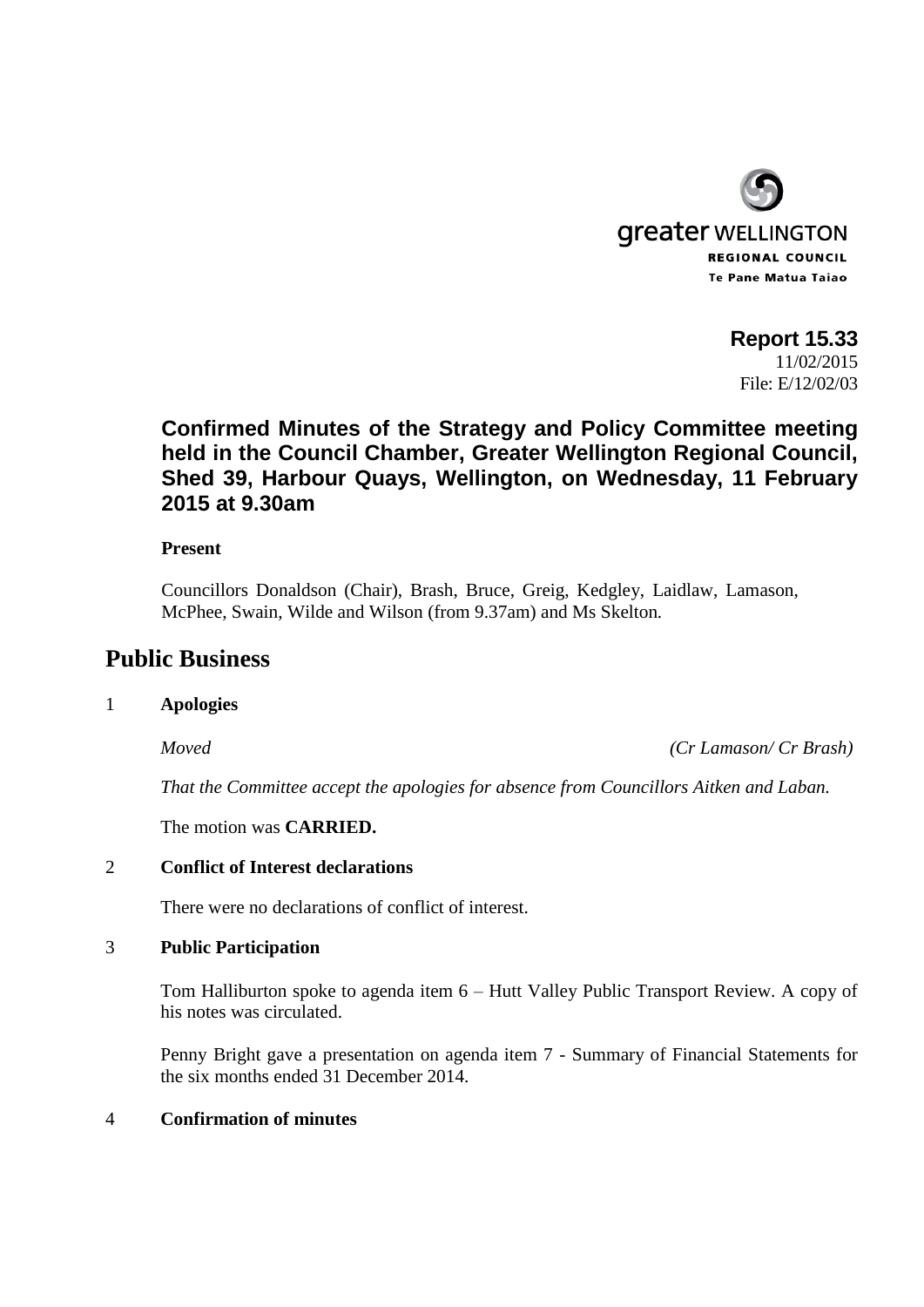## *Moved (Cr Laidlaw/ Cr Lamason)*

*That the Committee confirms the minutes of the meeting of 3 December 2014, Report 14.647.*

The motion was **CARRIED.**

The Committee agreed to consider agenda item 9 - Wellington Water Limited – Bulk Water Supply update before the consideration of agenda item 5 - Jim Cooke Park Stopbank Reconstruction Feasibility Study: Preferred Option.

## 5 **Wellington Water Limited – Bulk Water Supply update**

Chris Laidlow, General Manager, Bulk Water Supply, Wellington Water Limited, spoke to the report.

*That the Committee:*

- *1. Receives the report.*
- *2. Notes the contents of the report.*

The motion was **CARRIED.**

## 6 **Jim Cooke Park Stopbank Reconstruction Feasibility Study: Preferred Option**

Kees Nauta, Project Engineer, FMP Implementation, gave a Power Point presentation.

**Report 15.9** File: N/03/18/01

*Moved (Cr Wilson/ Cr Laidlaw)*

*That the Committee:*

- *1. Receives the report.*
- *2. Notes the contents of the report.*
- *3. Endorses Option 3 as the preferred stopbank option for Jim Cooke Park.*
- *4. Recommends that officers proceed with the detailed design and obtaining statutory approvals for the Jim Cooke Park stopbank on the basis of implementing Option 3.*

**Report 15.17** File: E/12/02/04

*Moved (Cr Wilde/ Cr Brash)*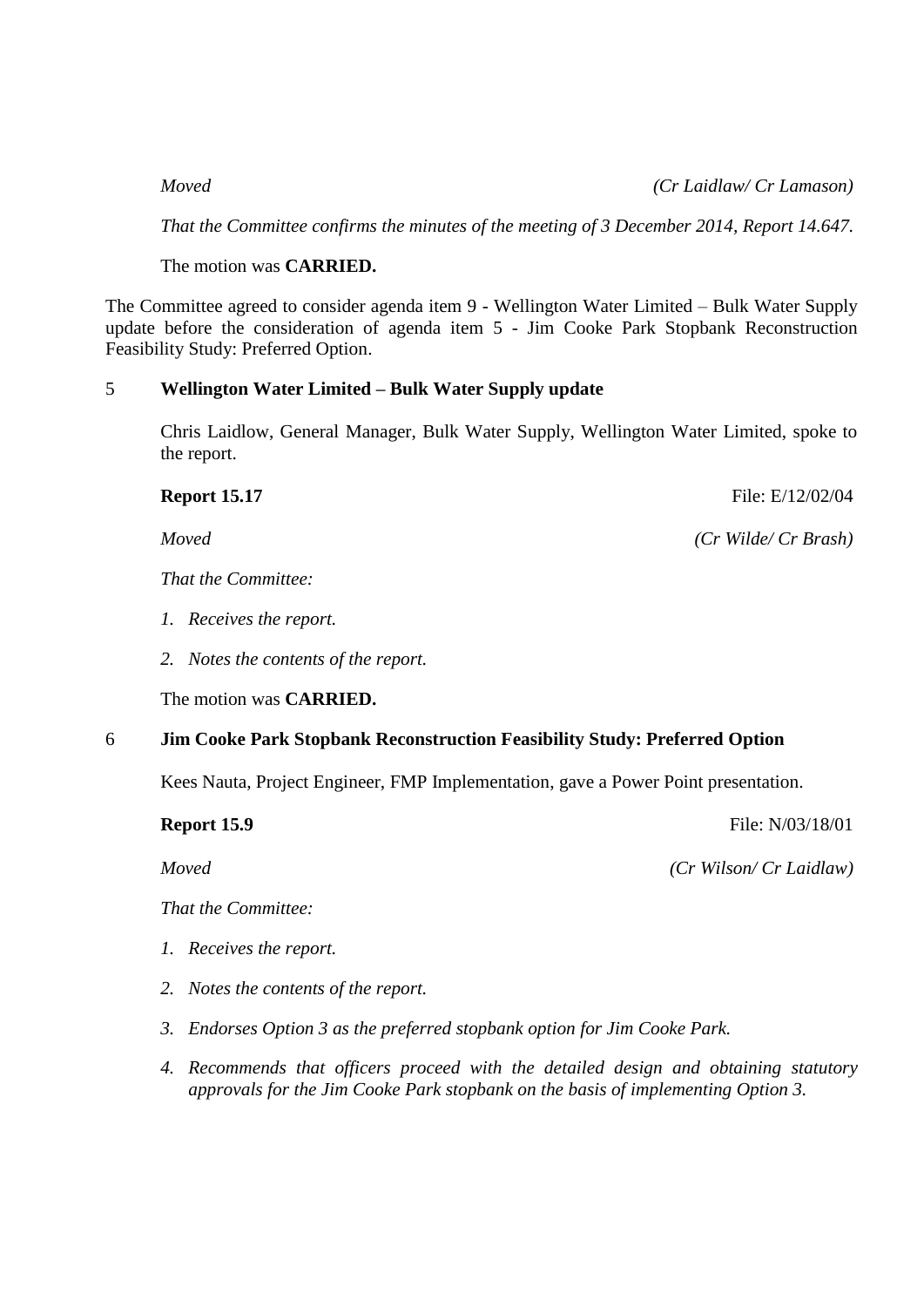*5. Recommends that officers continue to negotiate with the Kapiti Equestrian and Vaulting Centre on options for securing ownership of the land necessary for Option 3 stopbank footprint.*

The motion was **CARRIED**.

## 7 **Hutt Valley Public Transport Review**

Matthew Lear, Team Leader, Service Design, spoke to the report.

**Report 14.547** File: TD/03/15/07

*Moved (Cr Swain/ Cr Lamason)*

*That the Committee:*

- *1. Receives the report.*
- *2. Notes the contents of the report.*
- *3. Agrees the Recommendations set out in Section 7 of the report.*
- *4. Agrees the Hutt Public Transport Review is substantively complete and only some operational matters remain outstanding.*
- *5. Notes that officers will work to implement the Summary of Recommendations on a cost neutral basis.*
- *6. Notes that officers will develop a communications strategy to update affected stakeholders and communities on the detail of the changes prior to implementation.*

The motion was **CARRIED.**

#### 8 **Summary of Financial Statements for the six months ended 31 December 2014**

Greg Campbell, Chief Executive, introduced the report. Chris Gray, Manager, Finance and Wayne Hastie, General Manager, Public Transport, spoke to the report.

## **Report 15.19** File: CFO/20/01/01

*Moved (Cr Bruce/ Cr Brash)*

*That the Committee:*

- *1. Receives the report.*
- *2. Notes the contents of the report.*